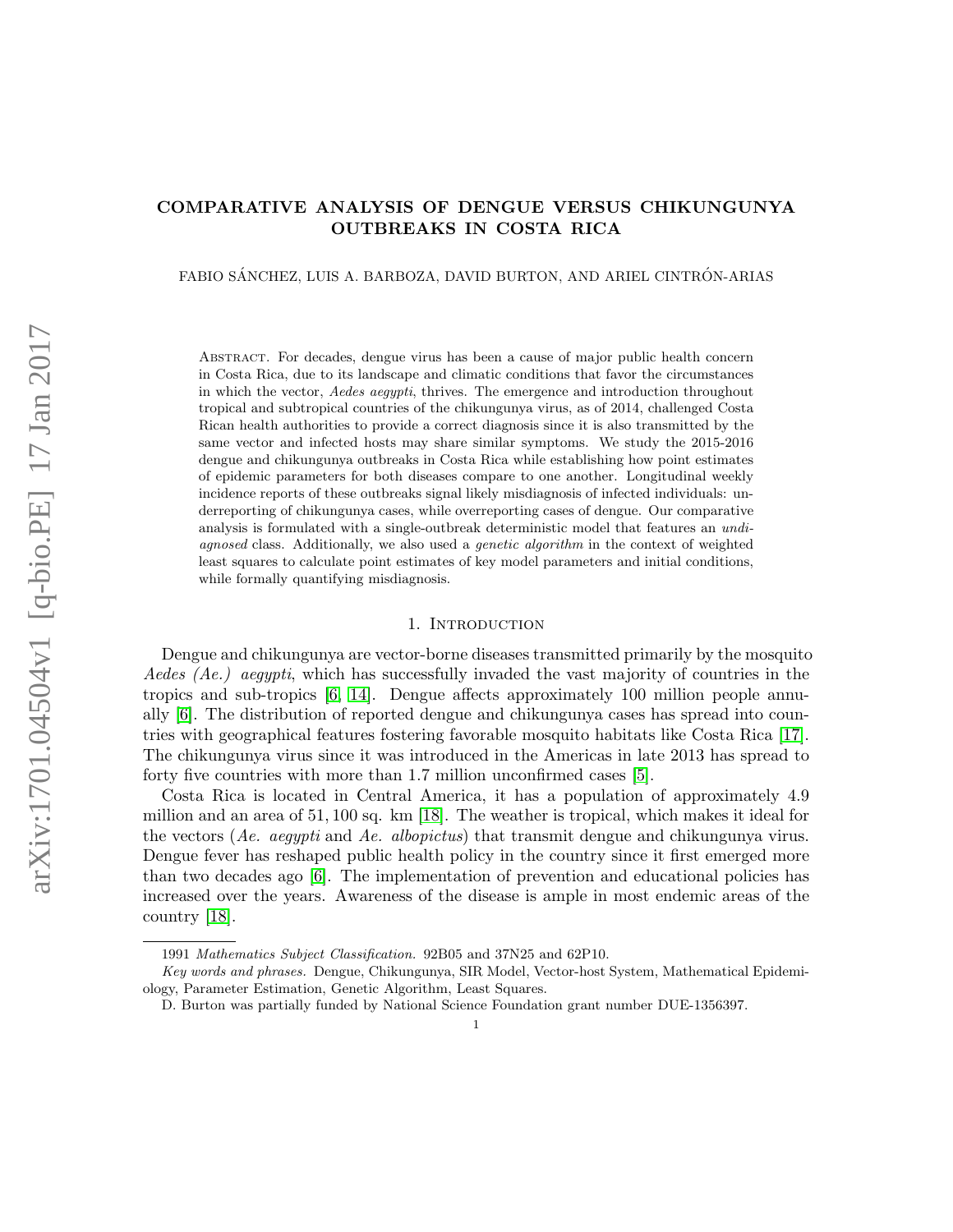COMPARATIVE ANALYSIS OF DENGUE VERSUS CHIKUNGUNYA OUTBREAKS IN COSTA RICA 2

More recently, another vector-borne disease has spread throughout the Americas. In 2014 the chikungunya virus, which is also transmitted by the Ae. aegypti mosquito, was introduced in Costa Rica. The disease is spreading rapidly and poses substantial challenges to health officials when conducting diagnosis. Costa Rica reported 145 cases in 2014, compared to 4, 912 reported cases in 2015 [\[18\]](#page-10-4).

In 2015 the chikungunya virus followed a similar trend to previous dengue outbreaks [\[18\]](#page-10-4). This is particularly important because the newly introduced virus, chikungunya, could be misdiagnosed as dengue due to the similarity of symptoms [\[5,](#page-10-3) [6\]](#page-10-0). This is critical for public health officials since correctly diagnosing the disease is vital for proper treatment. There are also studies that suggest that co-infection is possible between the viruses [\[7,](#page-10-5) [13\]](#page-10-6).

In this paper, we study and compare the *dengue* and *chikungunya* reported cases during 2015-2016 in Costa Rica. We explore the importance of undiagnosed cases, in part because the majority of cases are suspected of being asymptomatic or individuals who may show mild symptoms and do not go to a hospital for treatment [\[6\]](#page-10-0). We use a single outbreak deterministic model and fit the model with incidence data. We also compute point estimates of key parameters and initial conditions, while implementing global and local optimization algorithms within the context of a weighted least squares scheme.

#### 2. Mathematical Model



FIGURE 1. Compartments of a deterministic single-outbreak model for a host-vector system. State variables are defined in text.

We introduce a single-outbreak deterministic model to fit data from the 2015-2016 dengue and chikungunya outbreaks in Costa Rica. There are five classes that describe the host dynamics:  $S_h$ , susceptible hosts,  $E_h$ , exposed hosts,  $U_h$ , undiagnosed hosts,  $D_h$ , diagnosed hosts, and  $R<sub>h</sub>$ , recovered hosts. Here, we assume that one can only be infected by one strain of the dengue virus. The state variables describing the vector dynamics are:  $S_v$ , susceptible vectors,  $E_v$ , exposed/latent vectors, and  $I_v$ , infected vectors.

The model assumes homogeneous mixing, in other words, encounters among members of all classes are equally likely to occur without any preference. Such encounters without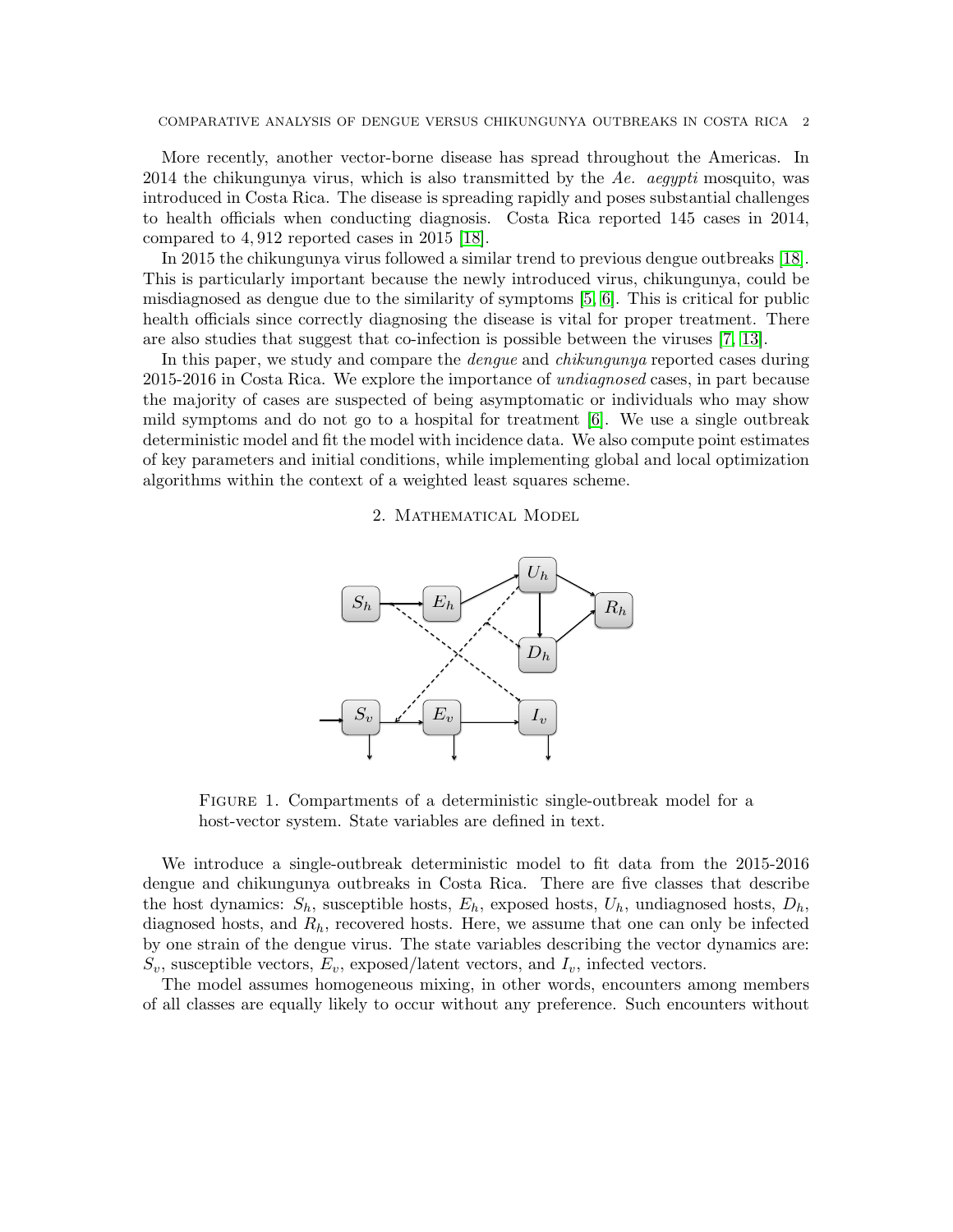preference are in a sense equivalent to simple random sampling. The rate of change of each class with respect to time t is denoted by  $d/dt$ . The following system of nonlinear differential equations (rates of change) define the single-outbreak model that we propose here:

$$
\frac{S_h}{dt} = -\beta S_h \frac{I_v}{N_v},
$$

<span id="page-2-0"></span>(2) 
$$
\frac{E_h}{dt} = \beta S_h \frac{I_v}{N_v} - \alpha_h E_h,
$$

(3) 
$$
\frac{U_h}{dt} = \alpha_h E_h - (\gamma + \delta) U_h,
$$

(4) 
$$
\frac{D_h}{dt} = \delta U_h - \gamma D_h,
$$

(5) 
$$
\frac{R_h}{dt} = \gamma U_h + \gamma D_h,
$$

(6) 
$$
\frac{S_v}{dt} = \mu N_v - \beta_v S_v \frac{(U_h + D_h)}{N_h} - \mu S_v,
$$

(7) 
$$
\frac{E_v}{dt} = \beta S_v \frac{(U_h + D_h)}{N_h} - (\mu + \alpha_v) E_v,
$$

(8) 
$$
\frac{I_v}{dt} = \alpha_v E_v - \mu I_v,
$$

where  $N_h = S_h + E_h + U_h + D_h + R_h$  and  $N_v = S_v + E_v + I_v$ . Previous dengue models focus on a more theoretical approach, including but limiting to, linear stability analysis, bifurcation analysis, next generation operators, etc, [\[12,](#page-10-7) [21,](#page-10-8) [19,](#page-10-9) [22,](#page-10-10) [23\]](#page-10-11). Additional studies that factor in climatological variables are [\[9,](#page-10-12) [10,](#page-10-13) [11\]](#page-10-14).

Because of the time scale typical of an outbreak, of nearly a year, we assume no births or deaths take place in the host population, hence, the population remains constant throughout the outbreak. On other hand, the vector population is also assumed to be constant, however, the number of births is set to match the number of deaths, thus reflecting the fast dynamics of the vector relative to the host population dynamics.

Transmission dynamics is assumed to be the same for both viruses, dengue and chikungunya. Hosts who are susceptible  $(S_h)$  can obtain the virus from an infected vector  $(I_v)$ . Infection is considered here with two stages: latency  $(E_h$  and  $E_v$ ), where hosts and vectors are unable to transmit the virus; and infectiousness, where the virus can be transmitted. Infectious vectors are part of the  $I_v$  class. For the host population the infectious class is divided into: undiagnosed  $(U_h)$  and diagnosed  $(D_h)$ . After going through these latter stages the host recovers  $(R_h)$ . We assume permanent immunity for both viruses (dengue and chikungunya) and do not allow for reinfection.

## 3. Data and Methodology

The number of weekly reported counts (of laboratory and clinically diagnosed cases) of dengue and chikungunya during the 2015-2016 outbreak in Costa Rica were employed.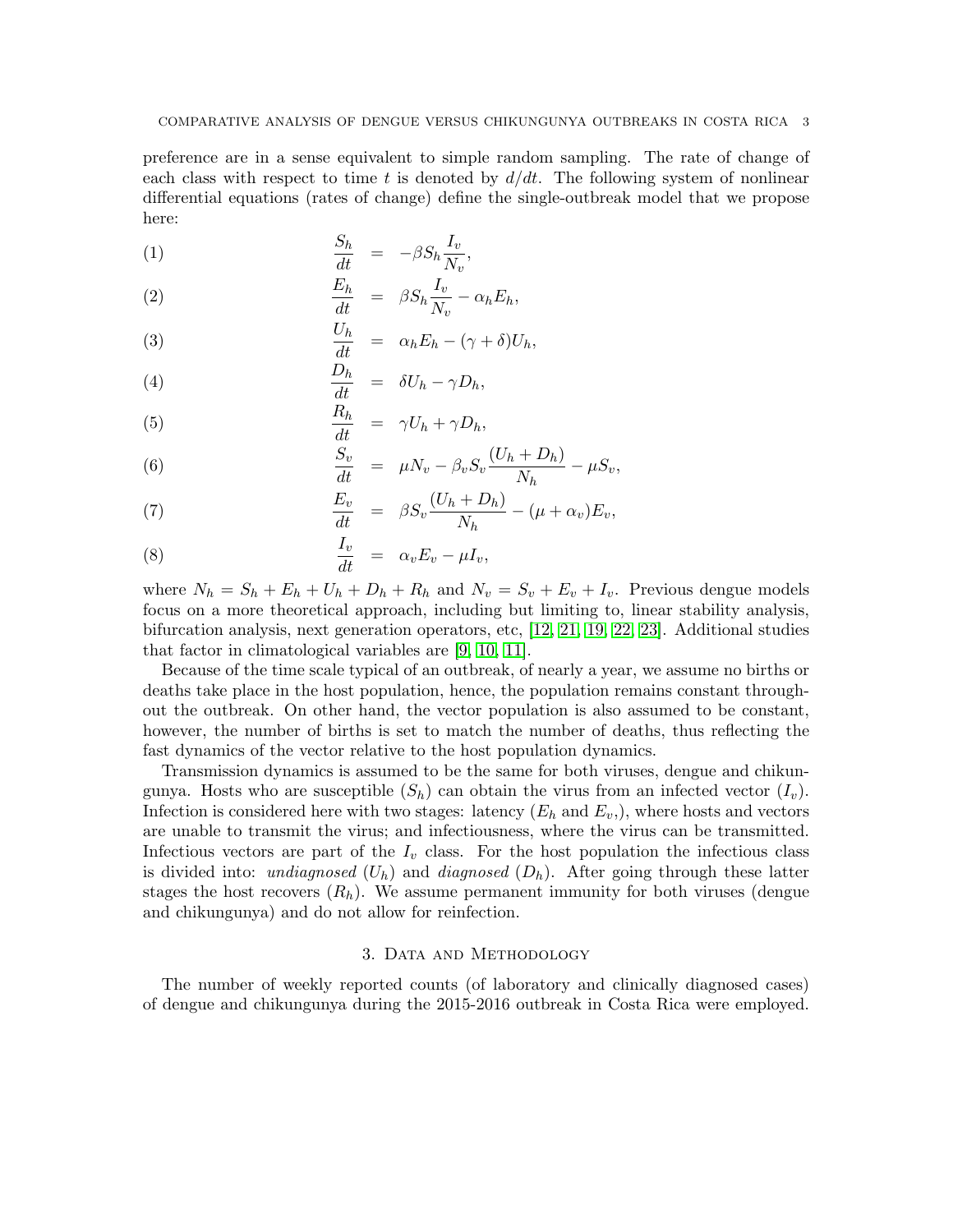These observations were reported from May 2015 through May 2016 by Costa Rica's Department of Health and Human Services ("Ministerio de Salud de Costa Rica") [\[18\]](#page-10-4). Figure [2](#page-3-0) displays the number of cases versus time. In its left panel, cases of dengue appear depicted in a dashed curve, while cases of chikungunya are displayed in a solid curve. The time unit in Figure [2](#page-3-0) is weeks, labeled in the chronological order of the calendar year. Thus, observations in the time interval from week 10 to week 52 correspond to measurements from 2015, while data points after week 52 denote counts from 2016. Dengue is



<span id="page-3-0"></span>Figure 2. Cases of dengue and chikungunya reported weekly during 2015-2016 [\[18\]](#page-10-4).

seasonal and starts roughly when the rainy season begins (around week 16 of the calendar year). Although climate variability in the country is an important factor we do not address it in this study. Instead, we mostly consider the incidence data "anomalies"(in the context of misdiagnosis, i.e., measurement error) of the aforementioned outbreak.

The onset of dengue and chikungunya symptoms resembles those of a simple cold or a mild to moderate flu infection. For example, headache, fatigue, and fever are common symptoms. Only when symptoms become severe it is then more reliable to distinguish between the two viruses.

The first well-known sign of an epidemic process during its initial stage is exponential growth. Despite the fact that Costa Rica has seen a number of large outbreaks in the last few years, during 2015 dengue cases display an abnormally high initial growth [\[18\]](#page-10-4). The left panel of Figure [3](#page-4-0) displays  $x(t) = 10.3779e^{0.1043t}$  versus t together with the longitudinal observations of dengue cases, where it is confirmed that the initial growth obeys an exponential law. The calculation of this exponential function was derived from a linear regression model fitted to the incidence data in logarithmic scale, which had a value of the statistic  $R^2 = 0.9294$ . Thus, implying a linear model was remarkably well-suited to describe the number of cases in logarithmic scale, and then confirming the appropriate exponentially growing trend (of the incidence data) in regular scale. On the other hand,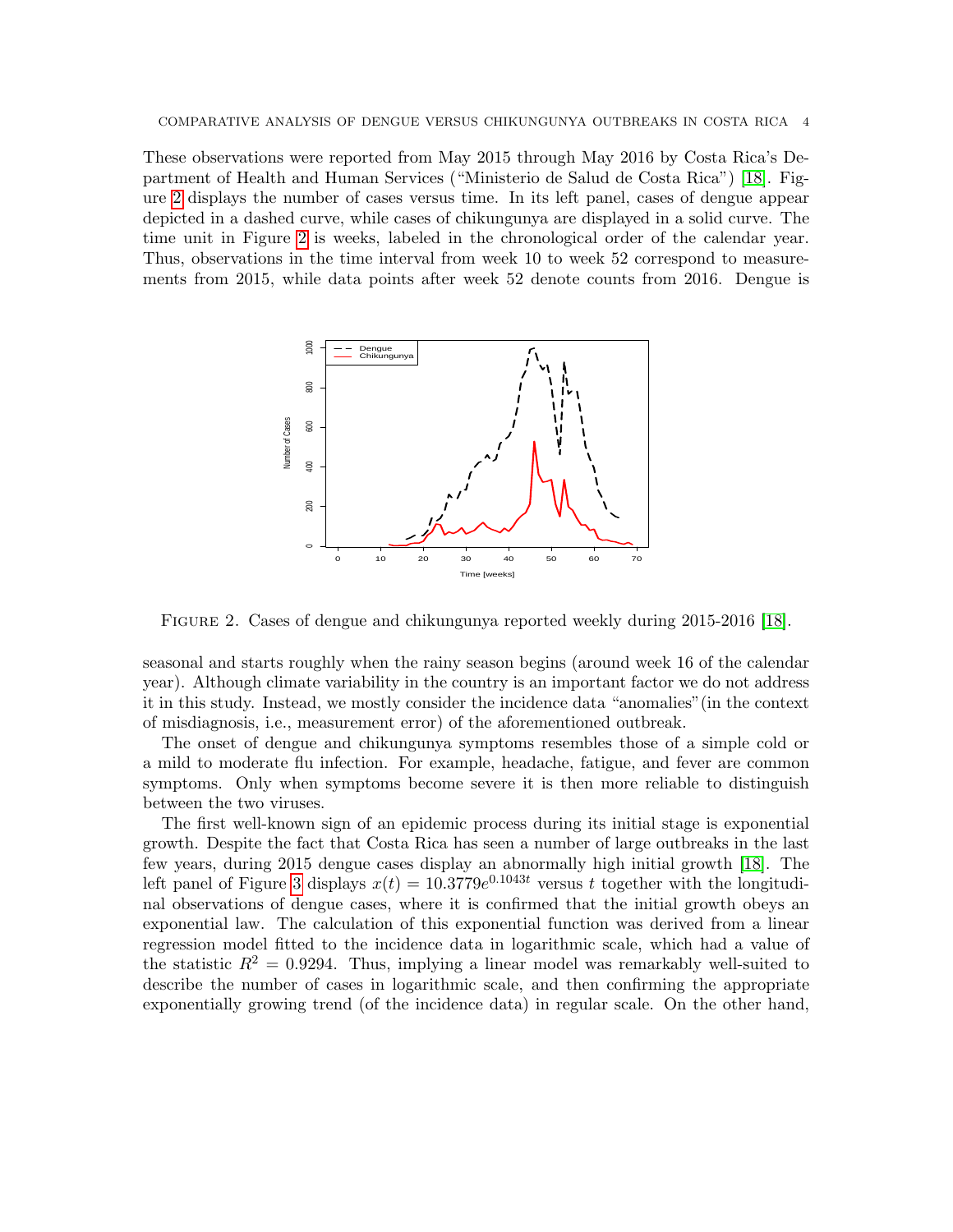

<span id="page-4-0"></span>Figure 3. Initial growth of the outbreaks in the first half of the 2015- 2016 season. Left panel: Exponential growth of the dengue outbreak from calendar week 16 through 46. Right panel: initial growth of the chikungunya outbreak from calendar week 12 through 41.

for chikungunya, the data does not follow exponential growth. The right panel of Figure [3](#page-4-0) depicts longitudinal reported cases of chikungunya (circules) together with an exponential function (solid curve) that was also derived from a best fit regression line. Visual inspection easily confirms what the value of the statistic  $R^2 = 0.6365$  quantifies: longitudinal cases of chikungunya are not appropriately described by exponentially growing trends. In summary, we have two scenarios: one overly optimistic case count for dengue with  $R^2 = 0.9294$ , likely due to overreporting; and another one where case counts are poorly exponentially growing with  $R^2 = 0.6365$ , failing to portray the most fundamental features of infectious diseases, but likely due to under reporting.

Additionally, having  $R^2 = 0.6365$  is the first signal of an anomaly with chikungunya cases in Costa Rica during the 2015-2016 outbreak. In fact, this raises the question about the possibility of misdiagnosis between the two viruses transmitted by the same vector (Ae. aegypti). Perhaps even more interesting is the behaviour of the reported cases of chikungunya. Between weeks 25-35, data shows relatively steady number of cases (see solid curve in Figure [2\)](#page-3-0). The fact that chikungunya was recently introduced would suggest the population is mostly susceptible. However, early on 2015 we see that the disease takes off after week 35 and follows a similar trend as dengue with fewer cases being reported.

It is important to note that Costa Rican public health officials previously diagnosed dengue as the only disease transmitted by Ae. aegypti until late 2014. It is possible that some if not many cases were diagnosed as dengue instead of chikungunya due to the lack of familiarity of the recently introduced disease.

The vector  $\theta = (\beta, \delta, \mu, S_h(0), S_v(0))$  stores the unknown model parameters and initial conditions of the dynamical system for dengue disease. In the case of chikungunya, the parameter vector is defined as  $\theta = (\beta, \delta, S_h(0), S_v(0))$ . To estimate them, from longitudinal data, we consider a weighted least squares scheme where the incidence measurements at time points  $t_k$  (for  $k = 1, \ldots, n$ ) define a random observation process, denoted as  $Y_k$ . To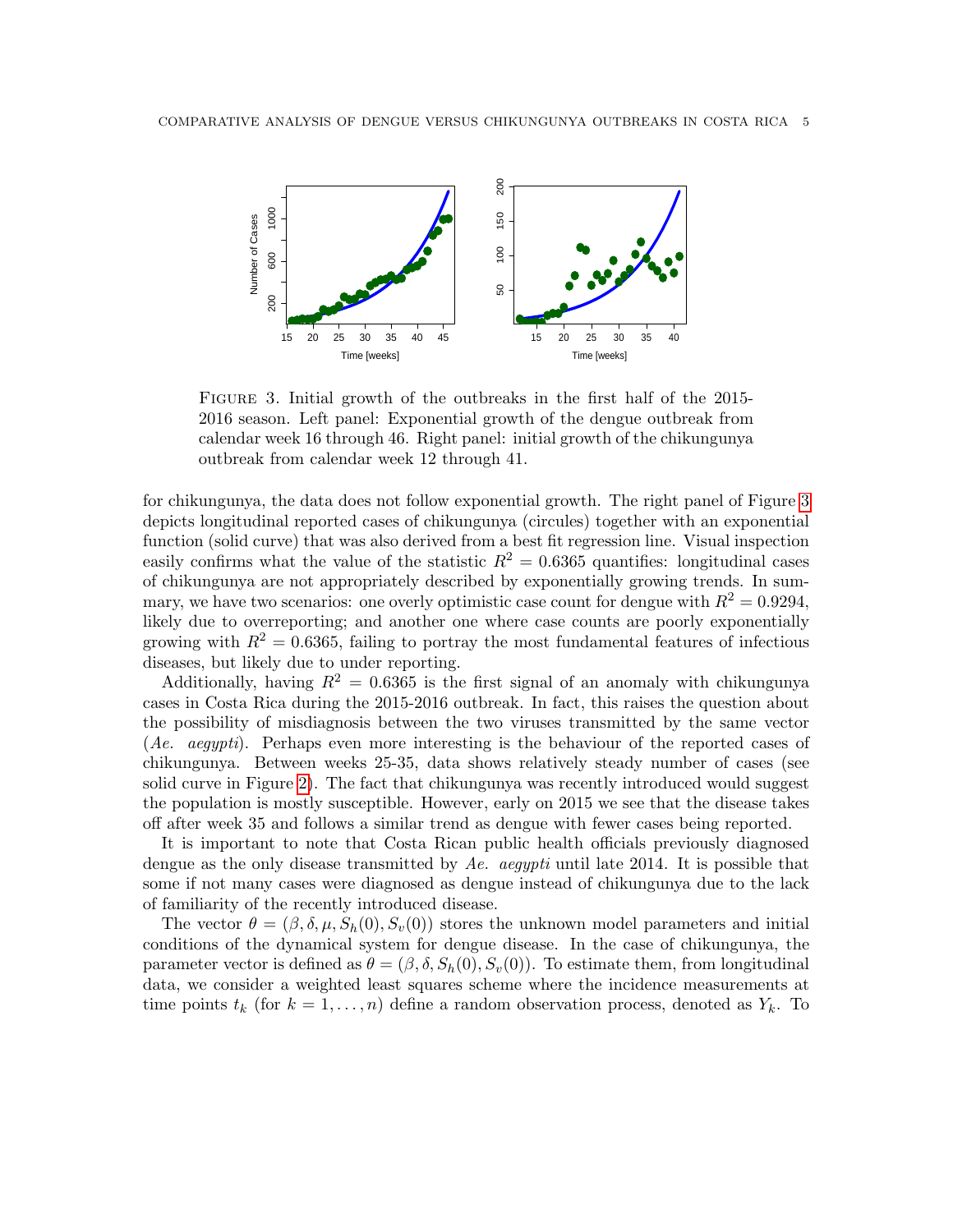take in account the measurement error and due to the integer-valued nature of the process, we assume that  $Y_k$  behaves as a Poisson random variable where its mean is obtained as result of model output. More specifically,

<span id="page-5-0"></span>(9) 
$$
Y_k \sim \text{Poisson}\left[z(t_k, \theta_0)\right],
$$

where  $z(t_k, \theta)$  is the expected number of cases from  $t = t_{k-1}$  to  $t = t_k$ , which is defined as

(10) 
$$
z(t_k, \theta) = \int_{t_{k-1}}^{t_k} \delta U_h(t, \theta) dt.
$$

The observation process in equation [\(9\)](#page-5-0) entails the evaluation of the model output at the true parameters, that is,  $\theta = \theta_0$ . A realization of the observation process,  $Y_k = y_k$ , can be employed to solve the box-constrained minimization problem,

<span id="page-5-1"></span>(11) 
$$
\min_{\theta \in \mathcal{S}} \sum_{k=1}^{n} \frac{(y_k - z(t_k, \theta))^2}{z(t_k, \theta)}.
$$

A solution of [\(11\)](#page-5-1), referred to as  $\hat{\theta}$ , is an estimate and serves as an approximation of the the true parameter  $\theta_0$ . Several authors have used similar procedures to estimate the parameters of dynamical systems for other diseases, see for example [\[2,](#page-9-0) [9,](#page-10-12) [10,](#page-10-13) [21\]](#page-10-8), among others. We used two successive methods of optimization in order to obtain the estimate  $\theta$ : Genetic Algorithm [\[15,](#page-10-15) [24\]](#page-10-16) and the quasi-Newton method L-BFGS-B [\[4\]](#page-9-1). The first algorithm provides an initial search on the parametric space, in order to skip possible local optima. The second algorithm takes as initial value the one obtained using GA and seeks to improve the search of the overall optimum.

#### 4. Results

We analyzed the possible misdiagnosis in dengue and chikungunya weekly reported data using a single-outbreak deterministic model for the 2015-2016 outbreak in Costa Rica. Using a genetic algorithm and weighted ordinary least squares we fit dengue and chikungunya reported cases to compute point estimates of key model parameters and highlight the importance of initial conditions for the diseases to thrive in a mostly susceptible population. We do not report uncertainty quantification, i.e., neither confidence intervals nor uncertainty bounds are provided for each point estimate.

Figure [4](#page-6-0) depicts longitudinal observations and best fit curves for dengue and chikungunya. Between calendar weeks 20 and 30 the model prediction is lower than the reported cases of dengue. This coincides with the stagnation of chikungunya cases as seen in Figure [2](#page-3-0) during the same time period. The point estimate of the transmission rate,  $\beta = 4.745$ , is within the observed range in previous studies [\[16\]](#page-10-17). The initial number of susceptible hosts,  $S_h(0)$ , and susceptible vectors,  $S_v(0)$  were also estimated and appear reported in Table [1.](#page-7-0)

Furthermore, the rate at which undiagnosed individuals become diagnosed,  $\delta$  was estimated. The point estimate this parameter suggests that individuals are being diagnosed at a very fast rate for dengue,  $(\delta = 275.979)$ . Although, it is known that most dengue cases are asymptomatic and therefore go undiagnosed [\[8\]](#page-10-18), this point estimate suggests that data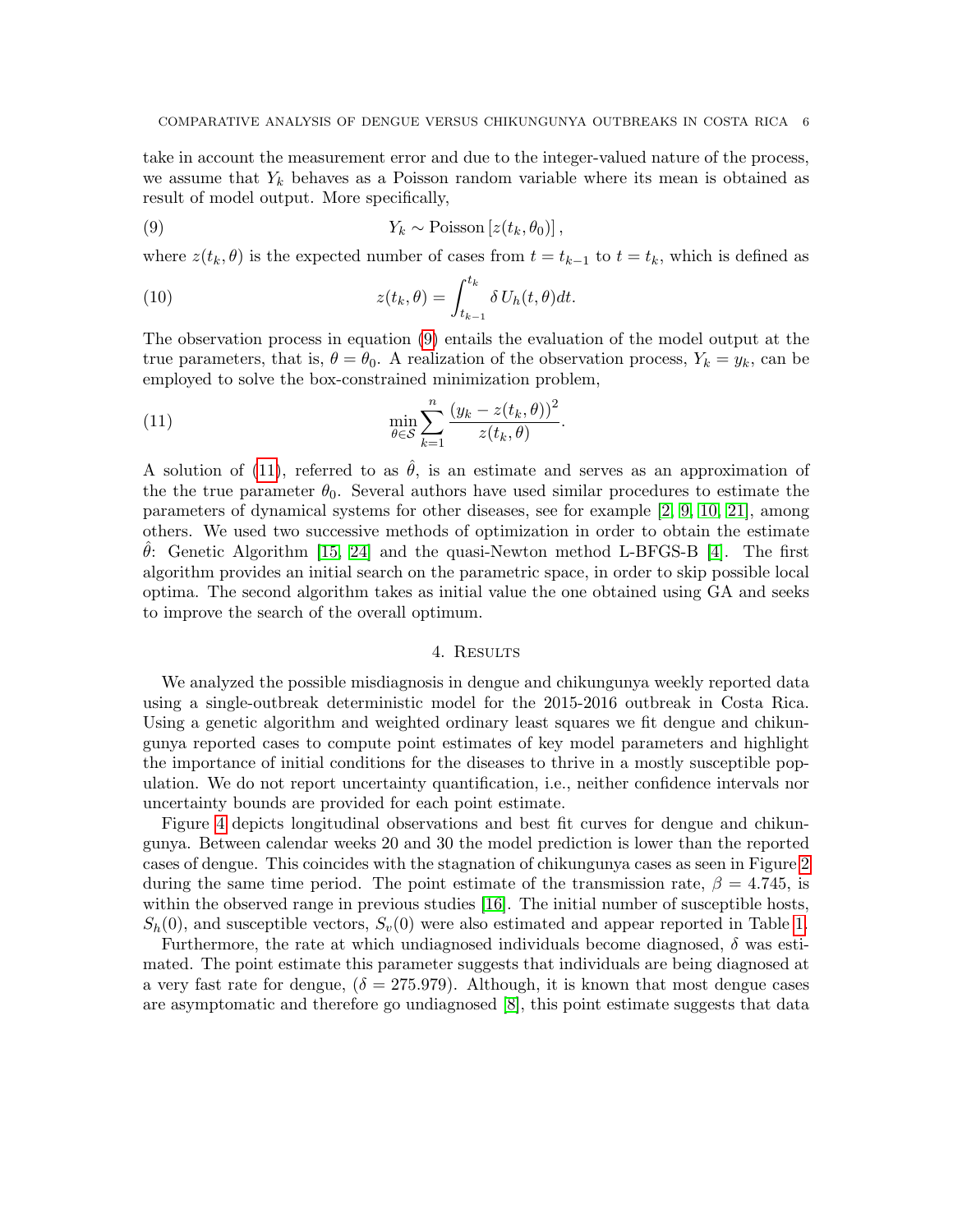

<span id="page-6-0"></span>Figure 4. Best fit curves or predicted cases, obtained by a genetic algorithm in the context of weighted least squares optimization, appear as dashed and solid curves for dengue and chikungunya, respectively. Reported cases are depicted as triangules and circles, respectively.

anomalies are likely and dengue cases were over reported in the 2015-2016 outbreak. For chikungunya the estimated rate of diagnosis,  $\delta = 20.000$ , was much lower and hence, less individuals were diagnosed .

We also compare the model defined in equations  $(1)$ – $(8)$  with a particular model obtained by putting together the groups  $D_h$  and  $U_h$  in a single compartment  $I_h$  (the equations are not shown here). The statistical comparison was made through the AIC [\[2,](#page-9-0) [1\]](#page-9-2) and BIC [\[3\]](#page-9-3) scores, both widely used in the literature of model comparison (see [\[2\]](#page-9-0) and references therein). Both measures employ the assumption of Poisson-distributed data in this particular application, since the likelihood in their respective formulas is evaluated in the point estimates obtained in the optimization process (see Table [1\)](#page-7-0). It is important to note that the BIC measure penalizes those models with a large number of parameters, in order to guarantee the choice of parsimonious alternatives. A summary of the information criteria scores is given in Table [2.](#page-8-0)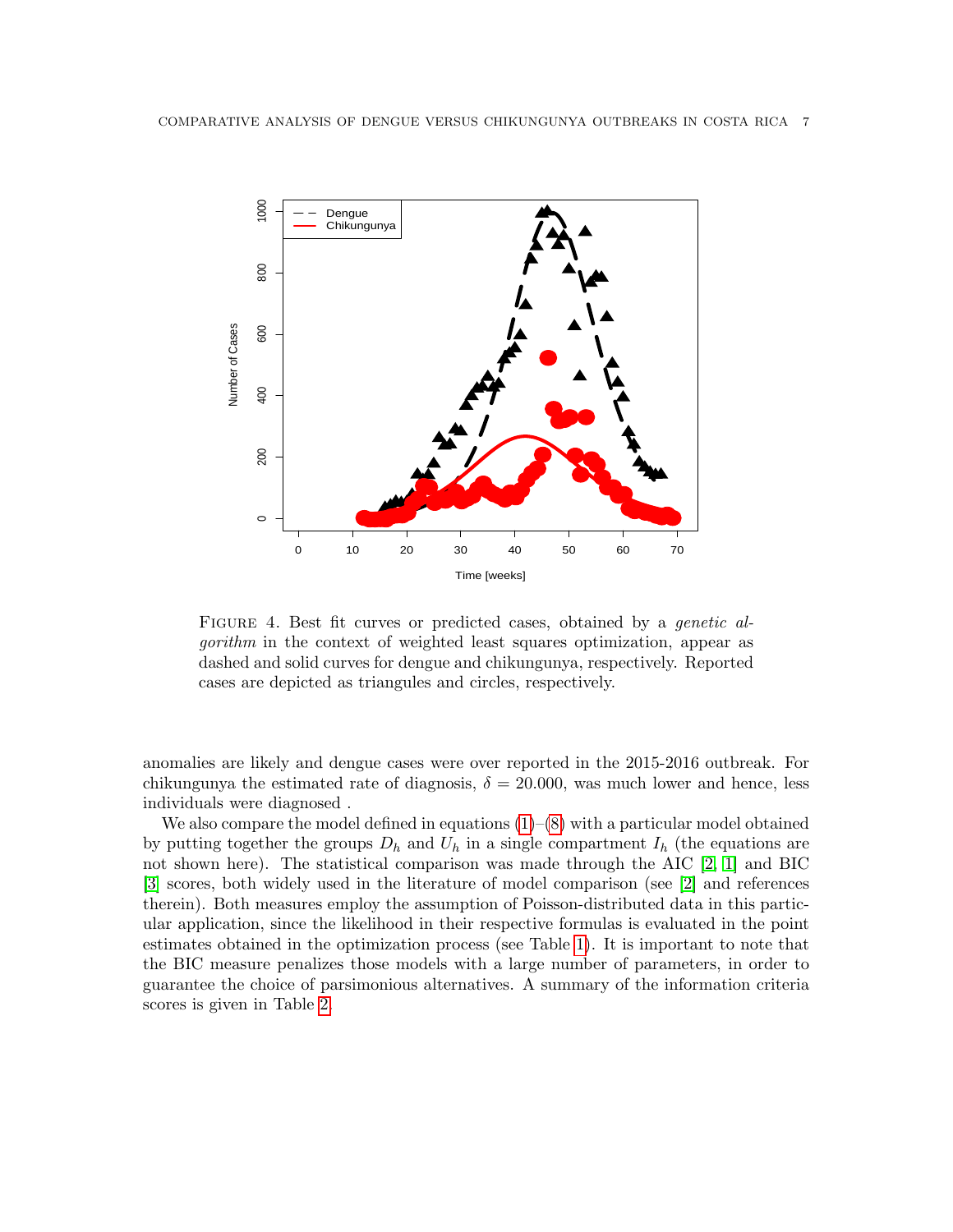<span id="page-7-0"></span>Table 1. Model parameters and initial conditions. Units are in weeks. Known values are used to fix some parameters and initial conditions. Unknown quantities are considered active parameters in the optimization. Lower and upper bounds of epidemiological parameters are set in accordance to [\[16\]](#page-10-17), they are employed here to define feasible ranges. Point estimates only, without uncertainty quantification, are reported here. N/A stands for "it does not apply".

| Parameter                       | Fixed Value      | Range                     | Point Estimate   |  |  |
|---------------------------------|------------------|---------------------------|------------------|--|--|
| Dengue                          |                  |                           |                  |  |  |
| <b>Fixed Parameters</b>         |                  |                           |                  |  |  |
| $1/\alpha_h$                    | 0.570            | N/A                       | N/A              |  |  |
| $1/\alpha_v$                    | 1.420            | N/A                       | N/A              |  |  |
| $1/\gamma$                      | 0.860            | N/A                       | N/A              |  |  |
| <b>Fixed Initial Conditions</b> |                  |                           |                  |  |  |
| $E_h(0)$                        | $\overline{0}$   | N/A                       | N/A              |  |  |
| $U_h(0)$                        | $\mathbf{1}$     | N/A                       | N/A              |  |  |
| $D_h(0)$                        | $\overline{0}$   | N/A                       | N/A              |  |  |
| $R_h(0)$                        | $\overline{0}$   | N/A                       | N/A              |  |  |
| $E_v(0)$                        | $\boldsymbol{0}$ | N/A                       | N/A              |  |  |
| $I_v(0)$                        | 1                | N/A                       | N/A              |  |  |
| <b>Active Parameters</b>        |                  |                           |                  |  |  |
| β                               | $\overline{N/A}$ | $1 - 10$                  | 4.745            |  |  |
| $\delta$                        | N/A              | $1 - 300$                 | 275.979          |  |  |
| $\mu$                           | N/A              | $1 - 6$                   | 2.712            |  |  |
| $S_h(0)$                        | N/A              | $1,000,000 - 4,000,000$   | 3,980,441.000    |  |  |
| $S_v(0)$                        | N/A              | $1,000 - 5,000$           | 3,789.000        |  |  |
| Chikungunya                     |                  |                           |                  |  |  |
| <b>Fixed Parameters</b>         |                  |                           |                  |  |  |
| $\overline{1/\mu}$              | 0.369            | $\overline{N/A}$          | $\overline{N/A}$ |  |  |
| $1/\alpha_h$                    | 0.570            | N/A                       | N/A              |  |  |
| $1/\alpha_v$                    | 1.420            | N/A                       | N/A              |  |  |
| $1/\gamma$                      | 0.860            | N/A                       | N/A              |  |  |
| <b>Fixed Initial Conditions</b> |                  |                           |                  |  |  |
| $E_h(0)$                        | $\boldsymbol{0}$ | $\overline{\mathrm{N/A}}$ | $\overline{N/A}$ |  |  |
| $U_h(0)$                        | $\mathbf 1$      | N/A                       | N/A              |  |  |
| $D_h(0)$                        | $\overline{0}$   | N/A                       | N/A              |  |  |
| $R_h(0)$                        | $\overline{0}$   | N/A                       | N/A              |  |  |
| $E_v(0)$                        | $\boldsymbol{0}$ | N/A                       | N/A              |  |  |
| $I_v(0)$                        | $\overline{1}$   | N/A                       | N/A              |  |  |
| <b>Active Parameters</b>        |                  |                           |                  |  |  |
| $\beta$                         | $\overline{N/A}$ | $1 - \overline{10}$       | 4.537            |  |  |
| $\delta$                        | N/A              | $1 - 25$                  | 20.000           |  |  |
| $S_h(0)$                        | N/A              | $1,000,000 - 2,000,000$   | 1,740,058.000    |  |  |
| $S_v(0)$                        | N/A              | $1,000 - 50,000$          | 1,167.000        |  |  |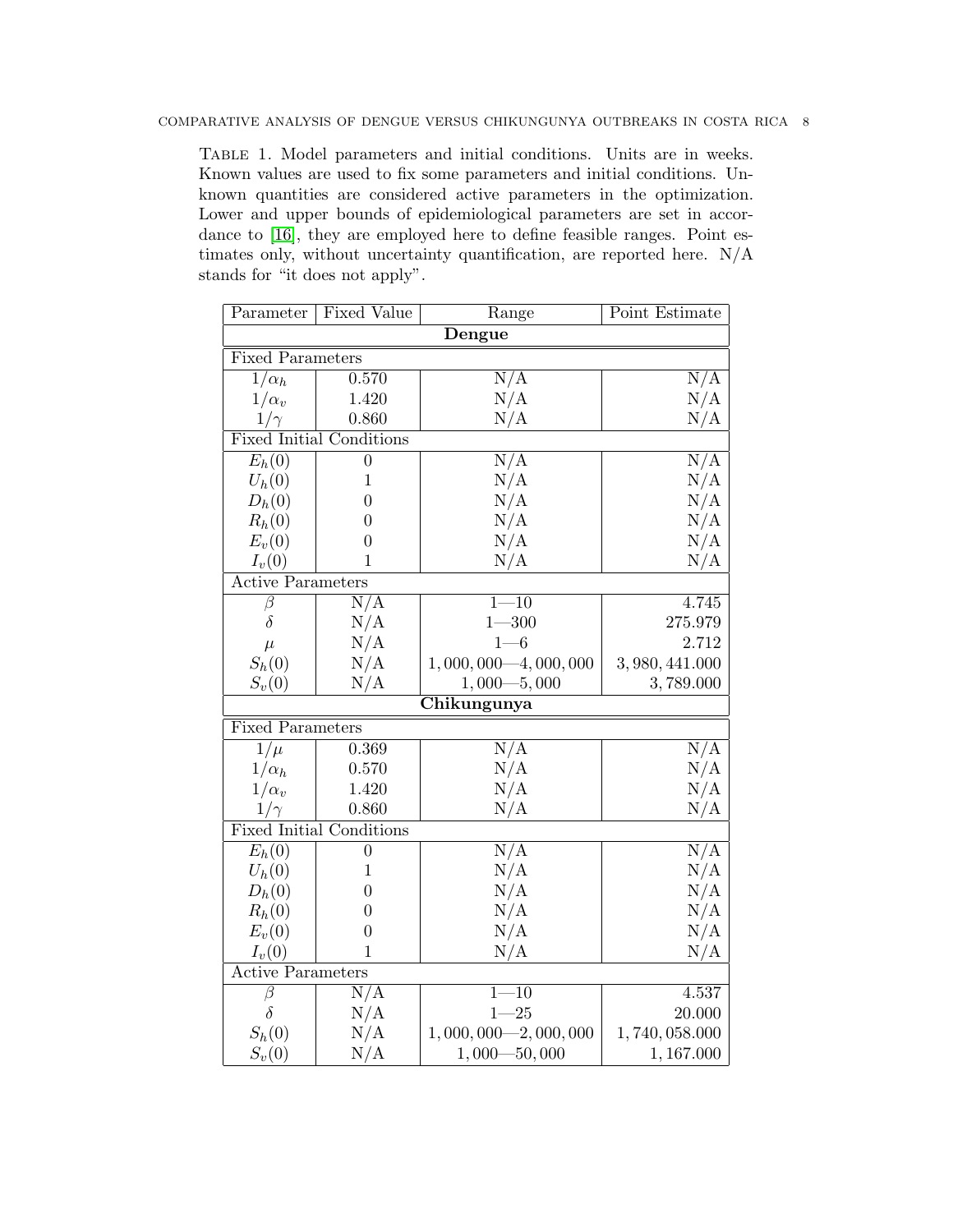<span id="page-8-0"></span>Table 2. Scores for information criteria: Akaike information criteria (AIC) and Bayesian information criteria (BIC). Model 1 has only one infectious compartment for hosts (not shown in text). Model 2 divides infectious hosts into undiagnosed and diagnosed compartments, as defined by equations  $(1)$ [\(8\)](#page-2-0).

| Model                       | Dataset                    | AIC Score   BIC Score |          |
|-----------------------------|----------------------------|-----------------------|----------|
| Model 1                     | Dengue                     | 1806.240              | 1814.045 |
| Model 2                     | Dengue                     | 1822.898              | 1832.655 |
| $\overline{\text{Model}}$ 1 | Chikungunya                | 2175.164              | 2181.018 |
|                             | Model $2 \mid$ Chikungunya | 2163.279              | 2171.084 |



<span id="page-8-1"></span>Figure 5. Left panel: Model prediction for dengue (dashed) and chikungunya (solid) cases versus time. Middle panel: Time plot of the predicted dengue cases over chikungunya cases. Right panel: Histogram of the ratio between dengue and chikungunya predicted cases at each time point.

Figure [5](#page-8-1) explores the question: would it be possible that the number of cases of dengue scales as a multiple of the chikungunya cases? The left panel displays the best fit plots over a time scale from week 0 to 60, since this is a simulated scenarios the time window was chosen as such for better resolution. The ratio of dengue divided by chikungunya cases, as predicted by best fit curves, is depicted in the middle panel of Figure [5.](#page-8-1) Each value of this ratio is considered as a sample and such samples have a mean and median equal to 2.230 and 2.098, respectively (see right panel of Figure [5\)](#page-8-1). Therefore, this question is answered by saying that on average  $z^D(t) = 2.230z^C(t)$ , i.e., chikungunya cases  $z^C(t)$  scaled up by a factor of 2.230 to match dengue cases  $z^D(t)$ .

# 5. Discussion

We used a single-outbreak deterministic model to estimate parameters using reported weekly cases for the dengue and chikungunya viruses from the 2015-2016 outbreak in Costa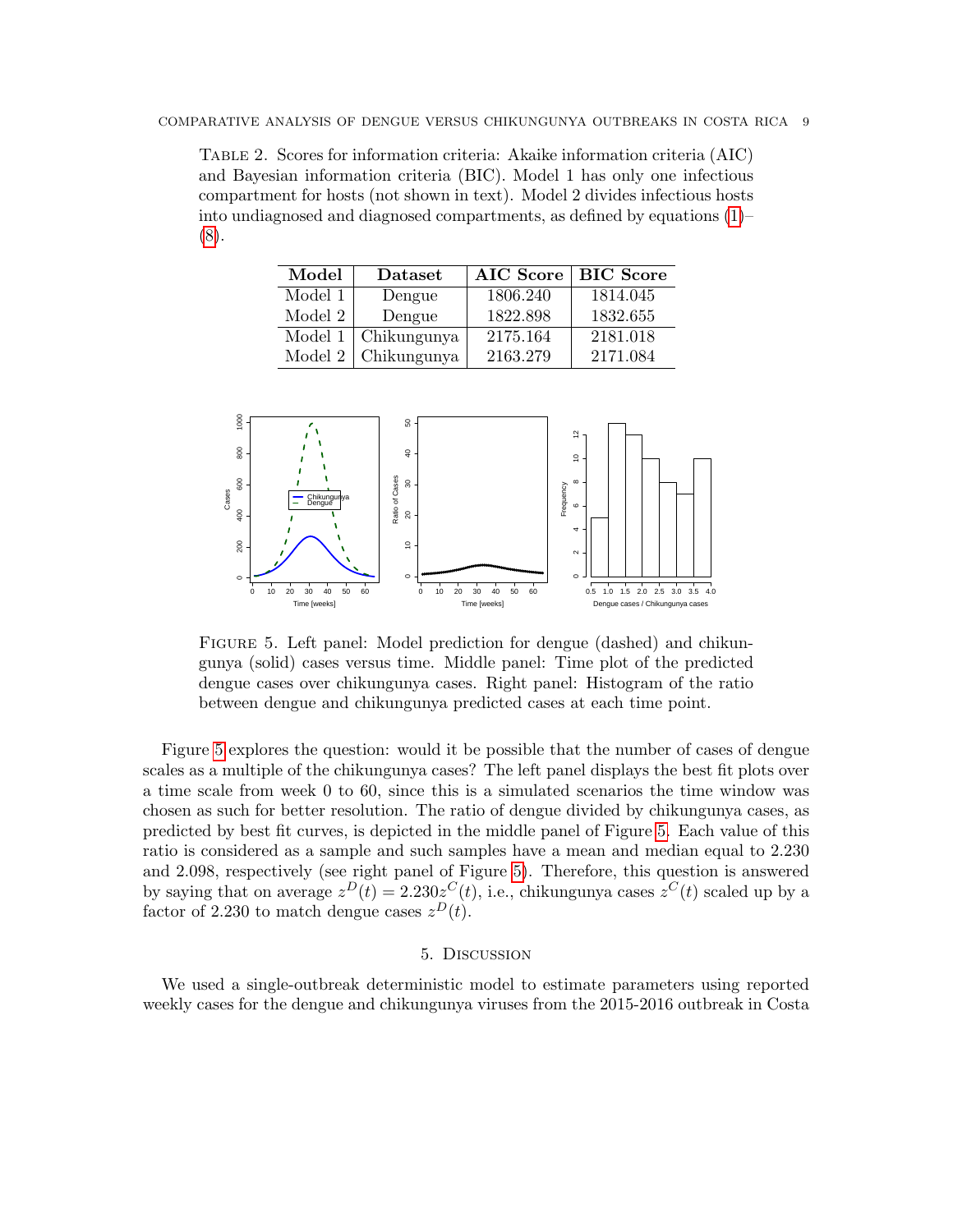Rica. The reported data shows atypical behaviour where the dengue cases grows exponentially fast, (see Figures [2–](#page-3-0)[3\)](#page-4-0), during the first 30 weeks of the season. This behaviour is unusual not due to the number of reported cases but rather that the chikungunya virus was present throughout the 2015 outbreak. This has been a challenge for public health officials mainly because throughout the last 20 years the vector  $Ae$ . aegypti was only transmitting dengue in the region. Once another disease transmitted by the same vector is introduced this makes the process of diagnosing patients very difficult. Most cases are clinically diagnosed since symptoms for both diseases are similar it is a challenge to determine which disease the individual may be infected with. Laboratory diagnosed cases are expensive and are the least of the reported cases.

Based on the point estimates obtained from fitting the model to incidence data, we can conclude that it is likely that dengue cases were misdiagnosed and chikungunya cases were under reported in the 2015-2016 outbreak. As the disease was introduced in the country and public health officials were unaware of the disease and the similarity of symptoms between the two viruses, this can possibly lead to a misdiagnosis.

The information criteria scores that we computed in Table [2](#page-8-0) confirm that the compartments  $U_h$  (infectious and undiagnosed) and  $D_h$  (infectious and diagnosed) are well-suited for the dataset Chikungunya. This is the dataset with poor quality and anomalies, and in such case the need of an undiagnosed compartment pays off (better score). In a way these scores are reminiscent of the  $R^2$  statistic in classical linear regression analysis. On the other hand, the dataset Dengue has more quality (no expected anomalies) and in such case one compartment suffices to describe the data. In other words, there is no need to increase the complexity of the model.

In conclusion, our results show that misdiagnosis of cases can have a major impact on the long term dynamics of dengue and chikungunya. Our model highlights the importance of undiagnosed cases in a dengue/chikungunya outbreak as well as the importance of epidemiological surveillance and correct diagnosis. Routine detection of each virus in both vectors and hosts will be valuable in order to prevent major outbreaks and gauge the severity of the response that is required to combat any potential outbreak.

## **ACKNOWLEDGEMENTS**

A. C.-A. thanks the support of the scholarship program *Preparation of Data Driven* Mathematical Scientists for the Workforce, housed by East Tennessee State University.

#### **REFERENCES**

- <span id="page-9-2"></span>[1] Akaike, H. (1974). A new look at the statistical model identification. IEEE transactions on automatic control, 19(6), 716–723.
- <span id="page-9-0"></span>[2] Banks, H. T., Hu, S., & Thompson, W. C. (2014). Modeling and inverse problems in the presence of uncertainty. CRC Press.
- <span id="page-9-3"></span>[3] Burnham, K. P., Anderson, D. R. Model Selection and Multimodel Inference: A Practical Information-Theoretic Approach (2nd ed.), Springer-Verlag. (2002)
- <span id="page-9-1"></span>[4] Byrd, R. H., Lu, P., Nocedal, J., & Zhu, C. (1995). A limited memory algorithm for bound constrained optimization. SIAM Journal on Scientific Computing, 16(5), 1190–1208.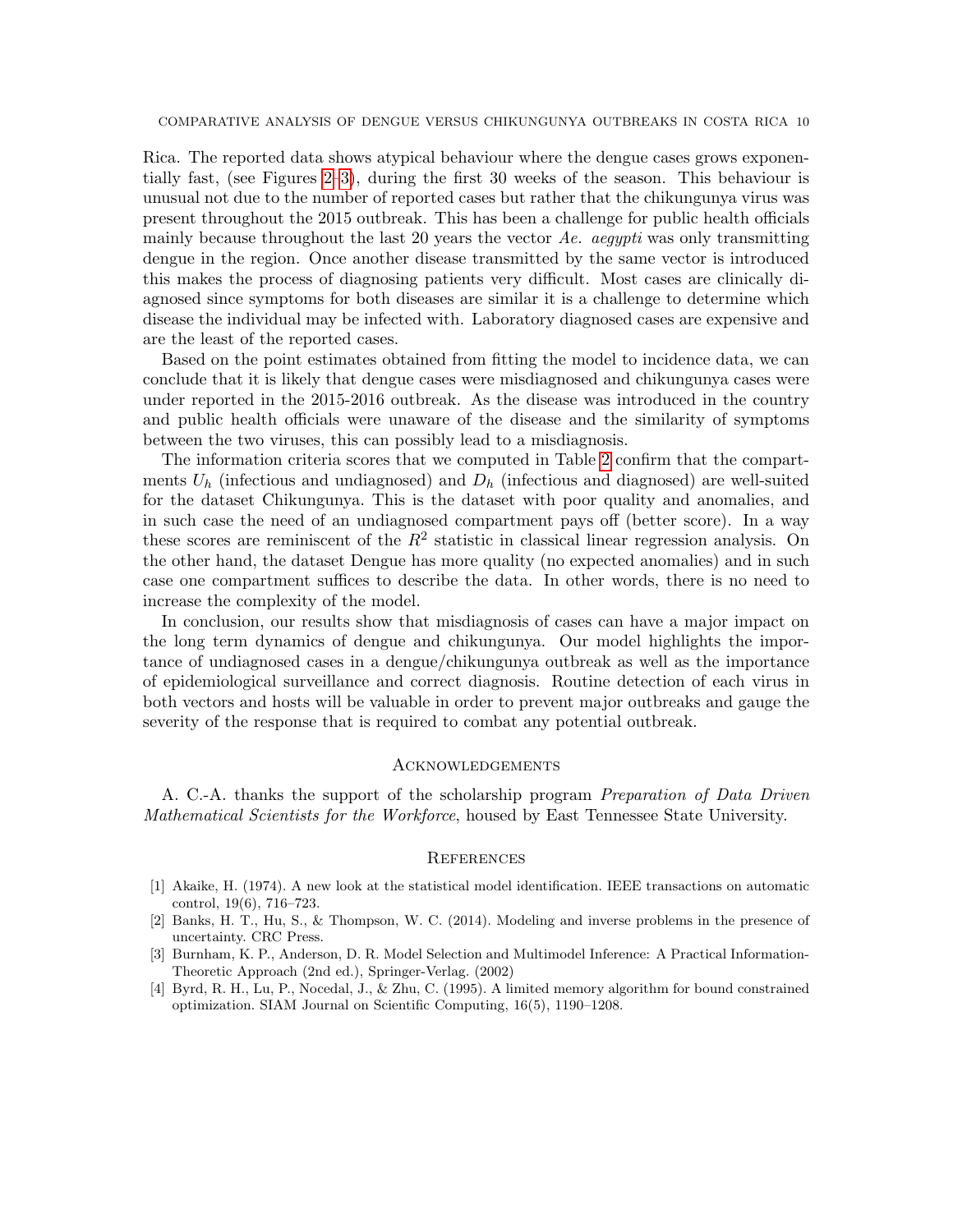- <span id="page-10-3"></span>[5] Center for Disease Control, Chikungunya Virus. Accessed January 2017. <http://www.cdc.gov/chikungunya/>
- <span id="page-10-0"></span>[6] Center for Disease Control, Dengue. Accessed January 2017. <http://www.cdc.gov/dengue/>
- <span id="page-10-5"></span>[7] Chahar, H. S., Bharaj, P., Dar, L., Guleria, R., Kabra, S. K., & Broor, S. (2009). Co-infections with chikungunya virus and dengue virus in Delhi, India. Emerg. Infect. Dis., 15(7), 1077–80.
- <span id="page-10-18"></span>[8] Chastel, C. (2012). Eventual role of asymptomatic cases of dengue for the introduction and spread of dengue viruses in non-endemic regions. Frontiers in Physiology, 3, 70.
- <span id="page-10-12"></span>[9] Chowell, G., Ammon, C. E., Hengartner, N. W., & Hyman, J. M. (2006). Transmission dynamics of the great influenza pandemic of 1918 in Geneva, Switzerland: assessing the effects of hypothetical interventions. Journal of theoretical biology, 241(2), 193–204.
- <span id="page-10-13"></span>[10] Chowell, G., Castillo-Chavez, C., Fenimore, P.W., Kribs-Zaleta, C.M., Arriola, L., Hyman, J.M., Model Parameters and Outbreak Control for SARS. Emerging Infectious Diseases. 10(7):1258–1263, 2004.
- <span id="page-10-14"></span>[11] Chowell, G., & Sanchez, F. (2006). Climate-based descriptive models of dengue fever: the 2002 epidemic in Colima, Mexico. Journal of environmental health, 68(10), 40.
- <span id="page-10-7"></span>[12] Esteva, L., & Vargas, C. (1998). Analysis of a dengue disease transmission model. Mathematical biosciences, 150(2), 131-151.
- <span id="page-10-6"></span>[13] Hapaurachchi, H. A. C., Bandara, K. B. A. T., Hapugoda, M. D., Williams, S., & Abeyewickreme, W. (2008). Laboratory confirmation of dengue and chikungunya co-infection. Ceylon Medical Journal, 53(3).
- <span id="page-10-1"></span>[14] Harris, E., Videa, E., Prez, L., Sandoval, E., Tllez, Y., Perez, M. L., ... & Delgado, M. A. (2000). Clinical, epidemiologic, and virologic features of dengue in the 1998 epidemic in Nicaragua. The American journal of tropical medicine and hygiene, 63(1), 5-11.
- <span id="page-10-15"></span>[15] Holland, J. Adaptation in natural and artificial systems: an introductory analysis with applications to biology, control and artificial intelligence. MIT Press. 1992.
- <span id="page-10-17"></span>[16] Manore, C. A., Hickmann, K. S., Xu, S., Wearing, H. J., & Hyman, J. M. (2014). Comparing dengue and chikungunya emergence and endemic transmission in A. aegypti and A. albopictus. Journal of theoretical biology, 356, 174–191.
- <span id="page-10-2"></span>[17] Mir, D., Romero, H., de Carvalho, L. M. F., & Bello, G. (2014). Spatiotemporal dynamics of DENV-2 Asian-American genotype lineages in the Americas. PloS one, 9(6), e98519.
- <span id="page-10-4"></span>[18] Costa Rica's Department of Health and Human Services ("Ministerio de Salud de Costa Rica"), health surveillance ("Vigilancia de la salud"), analysis of health status ("Analisis de situacion de salud"). Accessed November, 2016.

<https://www.ministeriodesalud.go.cr>

- <span id="page-10-9"></span>[19] Murillo, D., Holechek, S. A., Murillo, A. L., Sanchez, F., & Castillo-Chavez, C. (2014). Vertical transmission in a two-strain model of dengue fever. Letters in Biomathematics, 1(2), 249–271.
- [20] Dick, O. B., San Martn, J. L., Montoya, R. H., del Diego, J., Zambrano, B., & Dayan, G. H. (2012). The history of dengue outbreaks in the Americas. The American journal of tropical medicine and hygiene, 87(4), 584–593.
- <span id="page-10-8"></span>[21] Pawelek, K. A., Niehaus, P., Salmeron, C., Hager, E. J., & Hunt, G. J. (2014). Modeling dynamics of Culex pipiens complex populations and assessing abatement strategies for West Nile virus. PloS one, 9(9), e108452.
- <span id="page-10-10"></span>[22] Sanchez, F., Engman, M., Harrington, L., & Castillo-Chavez, C. (2006). Models for dengue transmission and control. Contemporary Mathematics, 410, 311.
- <span id="page-10-11"></span>[23] Sanchez, F., Murillo, D., & Castillo-Chavez, C. (2012). Change in Host Behavior and its Impact on the Transmission Dynamics of Dengue. In BIOMAT 2011 (pp. 191–203). World Scientific.
- <span id="page-10-16"></span>[24] Scrucca, L. (2013). GA: a package for genetic algorithms in R. Journal of Statistical Software, 53(4), 1–37.